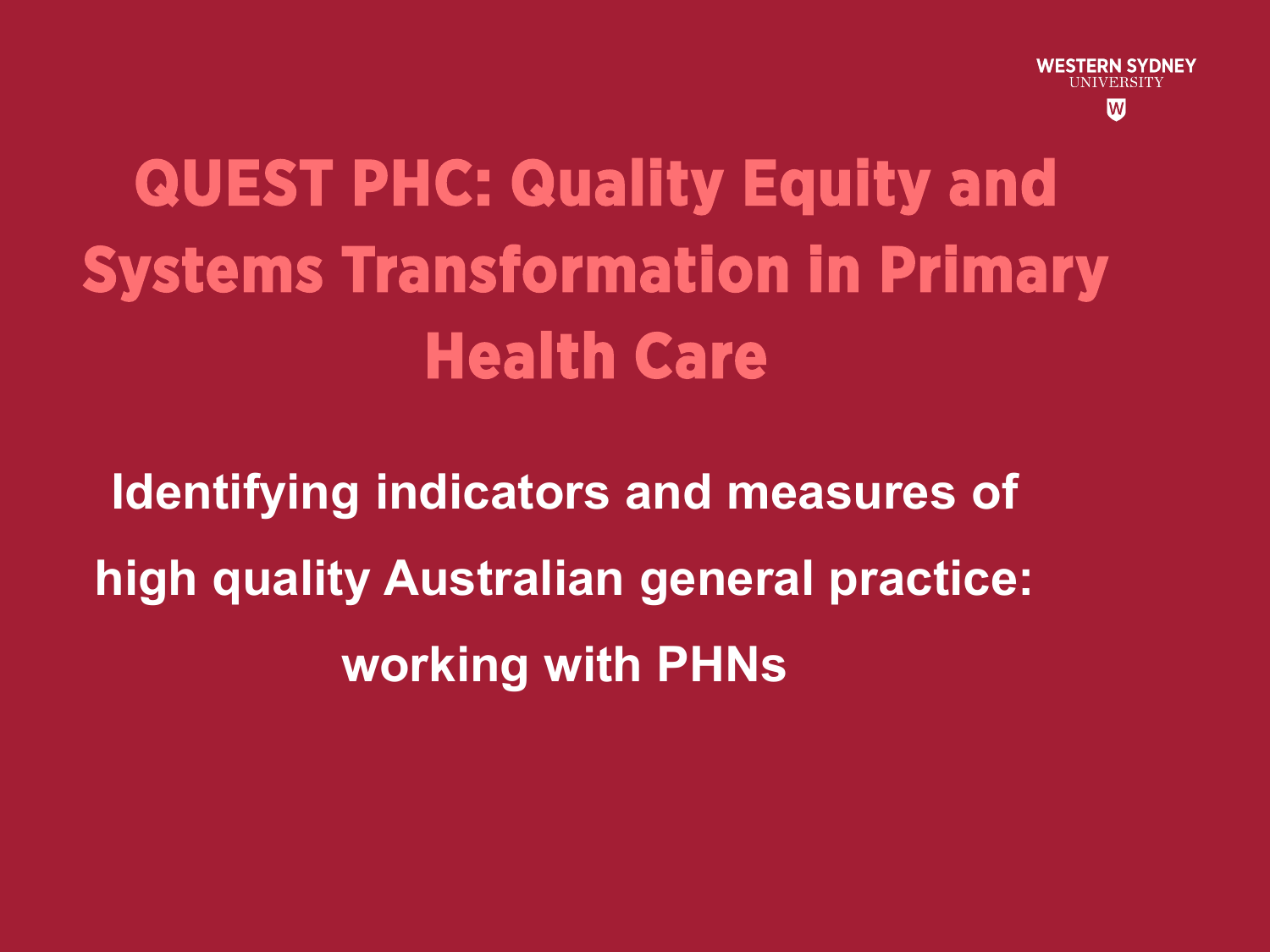## Rationale for QUEST PHC research

### $\triangleright$  Previous research

### $\triangleright$  The need to define high quality in general practice to:

- **•** Promote and measure quality improvement in primary health care
- **ULIADE** Justify funding of new models of primary health care



**WESTERN SYDNEY** UNIVERSITY lW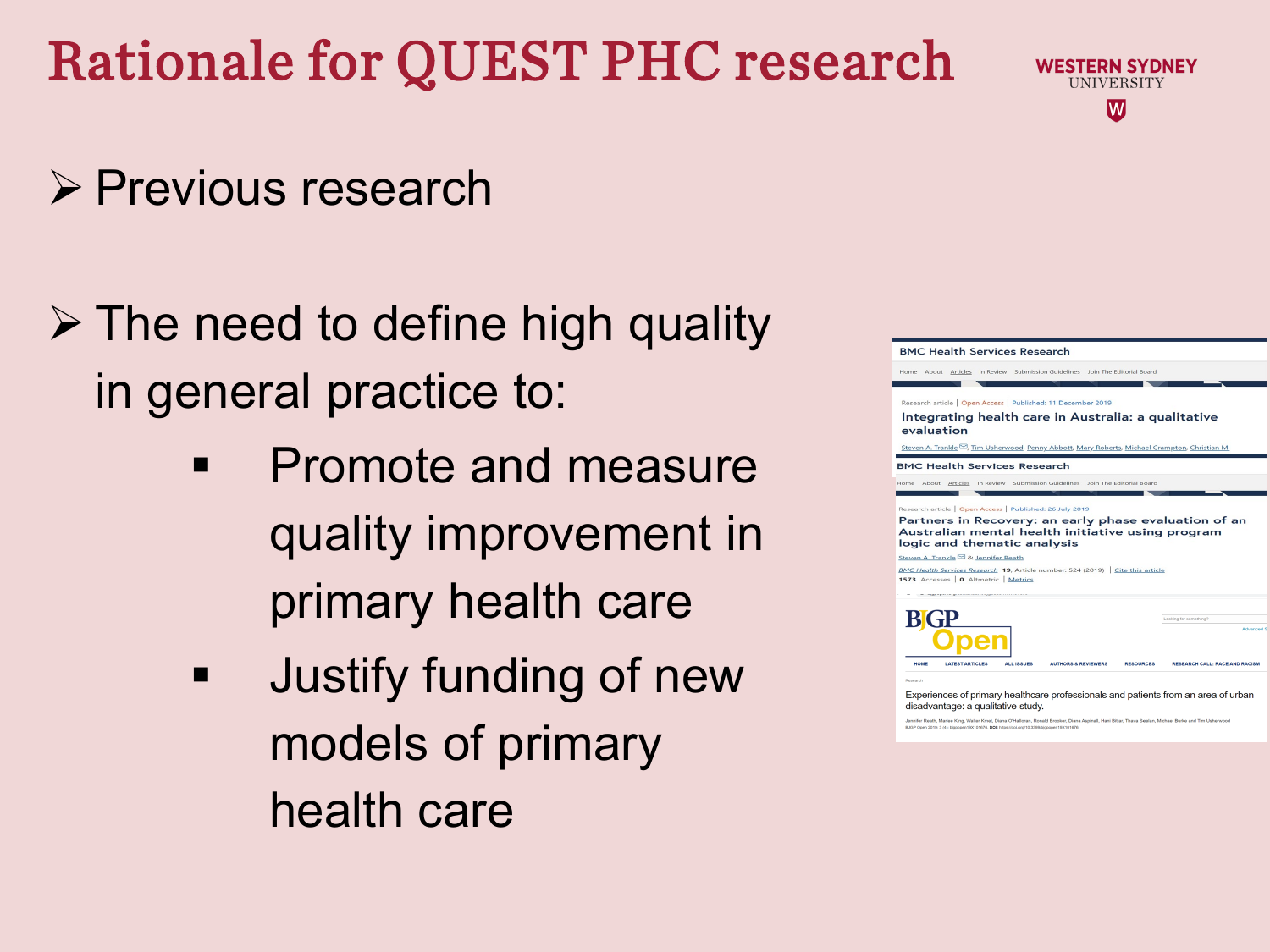### QUEST PHC: Research to date west

#### **Pragmatic approach to what is measureable:**

- **≻ Started with WentWest indicators and measures**
- Reviewed and developed a structure/ framework based on key General Practice attributes and Quadruple Aim
- **Reviewed the evidence to add indicators where gaps identified across a Donabedian model (Structures/ Processes/ Outcomes)**
- **Reviewed in workshops - SWS and NBM PHNs**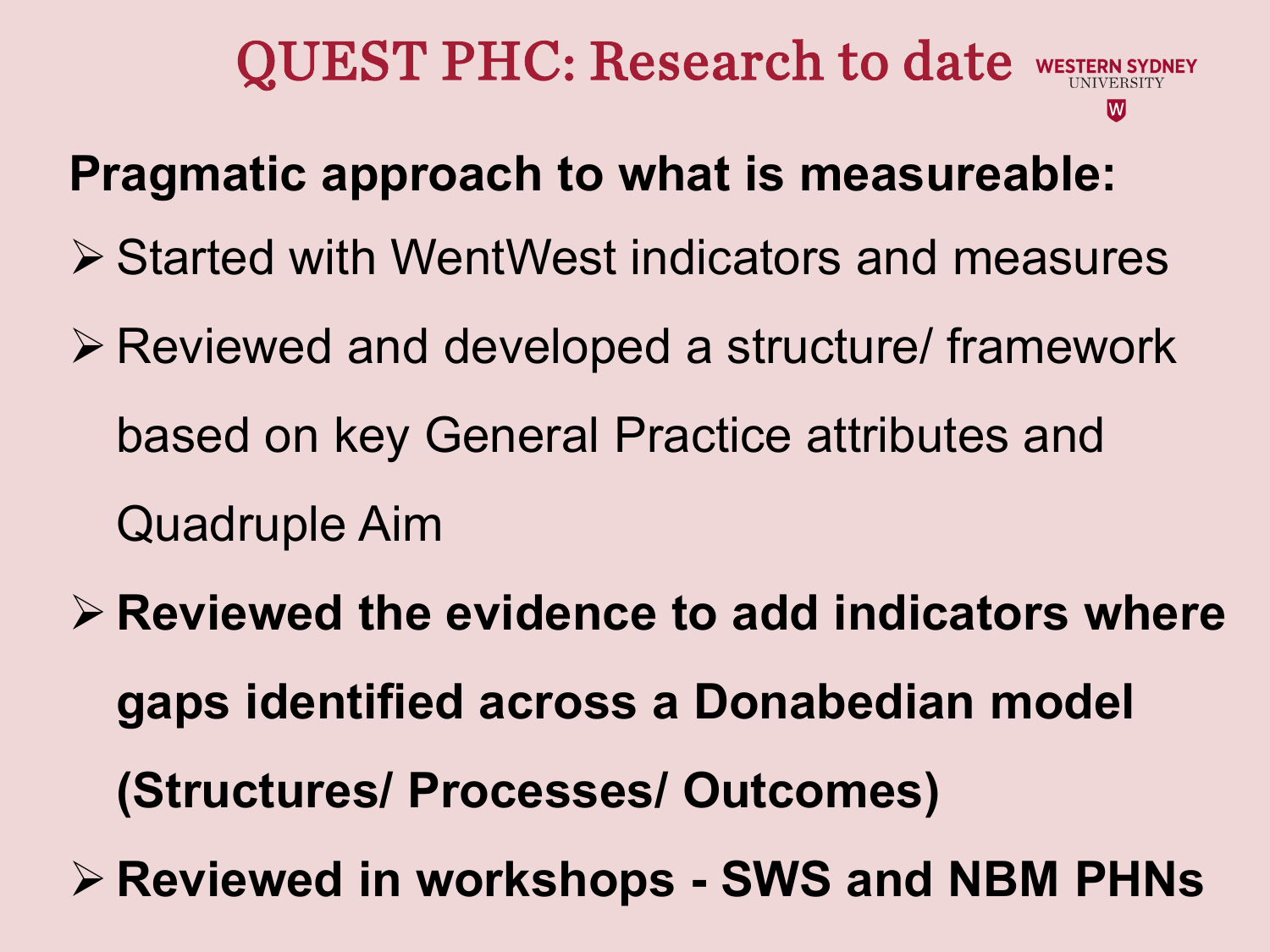## QUEST PHC: Current Research Aims

#### **Aim:**

To develop a nationally agreed suite of evidencebased indicators and measures of high quality general practice through consultation with key stakeholders including Primary Health Networks, government and professional organisations

**Timeline:** January 2021 – December 2022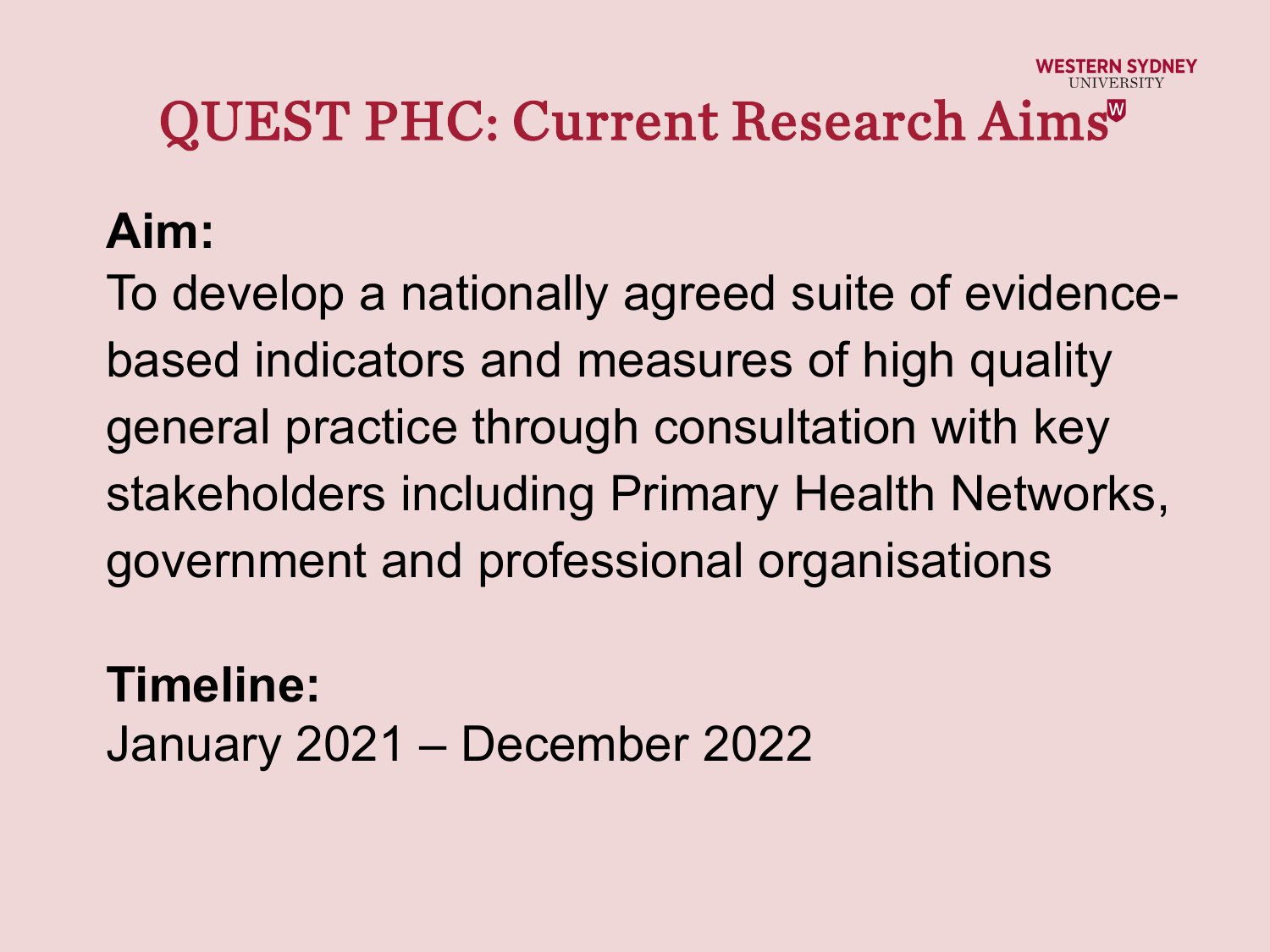### QUEST PHC Research Team

**WESTERN SYDNEY** UNIVERSITY

 $\overline{\mathbf{w}}$ 

| <b>University and GP</b><br><b>Researchers</b> | <b>PHN Collaborators</b>                                   |
|------------------------------------------------|------------------------------------------------------------|
| <b>Jennifer Reath</b>                          | WentWest                                                   |
| <b>Tim Usherwood</b>                           | <b>NBM PHN</b>                                             |
| <b>Andrew Page</b>                             | <b>SWS PHN</b>                                             |
| <b>Kathy Tannous</b>                           | <b>WAPHA</b>                                               |
| <b>Kath Peters</b>                             | <b>NW Melbourne PHN</b>                                    |
| <b>Penny Abbott</b>                            | <b>Western NSW PHN</b>                                     |
| <b>Steven Trankle</b>                          | <b>Brisbane North PHN</b>                                  |
| <b>Natalie Cochrane</b>                        | <b>CESPHN</b>                                              |
| <b>Senior Research Fellow</b>                  | <b>Working with:</b>                                       |
| <b>Research Assistant –</b><br>Samantha Ryan   | <b>Digital Heath Cooperative</b><br><b>Research Centre</b> |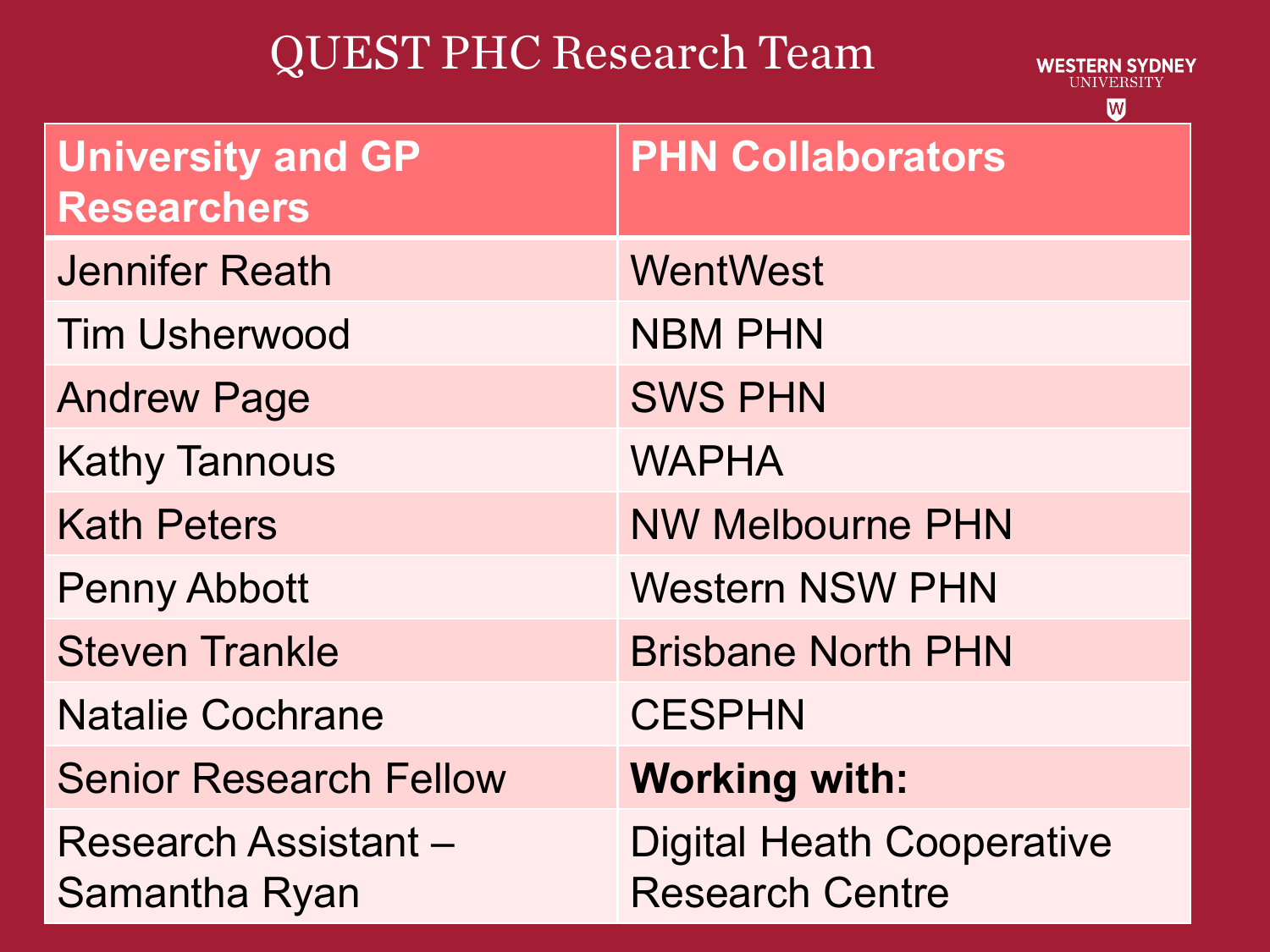## **QUEST PHC: Research ProcessWESTER**

- Starting with our evidence based suite of indicators and measures of high quality Australian General Practice:
- $\triangleright$  We will use a modified Delphi approach with 8 PHNs to review and revise these measures
- $\triangleright$  We will :
	- $\checkmark$  Convene consumer focus groups to consider patient survey tools (Patient Reported Experience and Outcome Measures and Patient Activation Measures)
	- $\checkmark$  Seek focus groups with the representative Aboriginal health organisations and Prison Health Stakeholders
	- Meet with other key stakeholders nationally